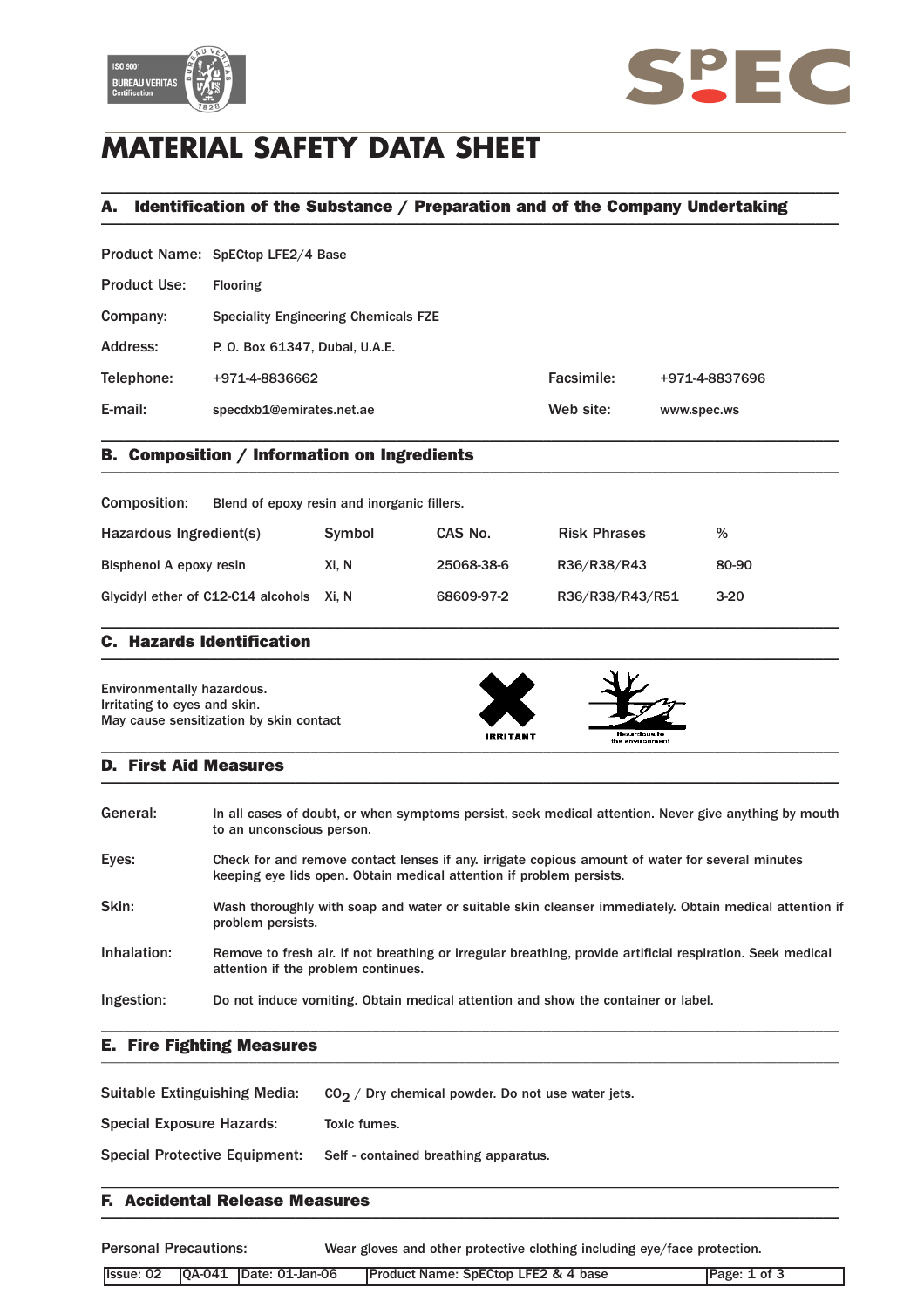| <b>Environmental Precautions:</b>  | Prevent entry into drains, sewers and water courses.                                                                     |
|------------------------------------|--------------------------------------------------------------------------------------------------------------------------|
| <b>Decontamination Procedures:</b> | Soak-up with inert absorbent or contain and remove by best available means. Gather<br>into containers. Dispose as waste. |

\_\_\_\_\_\_\_\_\_\_\_\_\_\_\_\_\_\_\_\_\_\_\_\_\_\_\_\_\_\_\_\_\_\_\_\_\_\_\_\_\_\_\_\_\_\_\_\_\_\_\_\_\_\_\_\_\_\_\_\_\_\_\_\_\_\_\_\_\_\_\_\_\_\_\_\_\_\_\_\_\_\_\_\_\_\_\_\_\_\_\_\_\_\_\_

| <b>G. Handling and Storage</b>    |                                                                                                                             |
|-----------------------------------|-----------------------------------------------------------------------------------------------------------------------------|
| Handling:                         | Avoid skin and eye contact. Do not eat, drink or smoke whilst using this product.<br>Ensure adequate ventilation.           |
| Storage:                          | Keep containers dry, cool and tightly closed.                                                                               |
| <b>Decontamination Procedure:</b> | Soak-up with inert absorbent or contain and remove by best available means. Gather<br>into containers. Dispose of as waste. |

\_\_\_\_\_\_\_\_\_\_\_\_\_\_\_\_\_\_\_\_\_\_\_\_\_\_\_\_\_\_\_\_\_\_\_\_\_\_\_\_\_\_\_\_\_\_\_\_\_\_\_\_\_\_\_\_\_\_\_\_\_\_\_\_\_\_\_\_\_\_\_\_\_\_\_\_\_\_\_\_\_\_\_\_\_\_\_\_\_\_\_\_\_\_\_

\_\_\_\_\_\_\_\_\_\_\_\_\_\_\_\_\_\_\_\_\_\_\_\_\_\_\_\_\_\_\_\_\_\_\_\_\_\_\_\_\_\_\_\_\_\_\_\_\_\_\_\_\_\_\_\_\_\_\_\_\_\_\_\_\_\_\_\_\_\_\_\_\_\_\_\_\_\_\_\_\_\_\_\_\_\_\_\_\_\_\_\_\_\_\_

### H. Exposure Controls / Personal Protection \_\_\_\_\_\_\_\_\_\_\_\_\_\_\_\_\_\_\_\_\_\_\_\_\_\_\_\_\_\_\_\_\_\_\_\_\_\_\_\_\_\_\_\_\_\_\_\_\_\_\_\_\_\_\_\_\_\_\_\_\_\_\_\_\_\_\_\_\_\_\_\_\_\_\_\_\_\_\_\_\_\_\_\_\_\_\_\_\_\_\_\_\_\_\_

| <b>Occupational Exposure Limits:</b> | None assigned                                                                    |
|--------------------------------------|----------------------------------------------------------------------------------|
| <b>Engineering Control Measures:</b> | Use with adequate general and local exhaust ventilation.                         |
|                                      | Personal Protective Equipment: Impervious gloves, safety goggles, plastic apron. |

### I. Physical and Chemical Properties \_\_\_\_\_\_\_\_\_\_\_\_\_\_\_\_\_\_\_\_\_\_\_\_\_\_\_\_\_\_\_\_\_\_\_\_\_\_\_\_\_\_\_\_\_\_\_\_\_\_\_\_\_\_\_\_\_\_\_\_\_\_\_\_\_\_\_\_\_\_\_\_\_\_\_\_\_\_\_\_\_\_\_\_\_\_\_\_\_\_\_\_\_\_\_

| State:            | Liquid    |
|-------------------|-----------|
| Colour:           | Various   |
| Odour:            | Faint     |
| Flash Point (°C): | >150      |
| SG/Bulk Density:  | 1.15      |
| Solubility:       | Insoluble |

#### J. Stability and Reactivity  $\blacksquare$

| Stability:                               | Stable under recommended conditions.         |
|------------------------------------------|----------------------------------------------|
| Conditions to avoid:                     | Not known.                                   |
| Materials to avoid:                      | Strong acids, alkalies and oxidising agents. |
| <b>Hazardous Decomposition products:</b> | Carbon monoxide. Irritant fumes.             |
|                                          |                                              |

\_\_\_\_\_\_\_\_\_\_\_\_\_\_\_\_\_\_\_\_\_\_\_\_\_\_\_\_\_\_\_\_\_\_\_\_\_\_\_\_\_\_\_\_\_\_\_\_\_\_\_\_\_\_\_\_\_\_\_\_\_\_\_\_\_\_\_\_\_\_\_\_\_\_\_\_\_\_\_\_\_\_\_\_\_\_\_\_\_\_\_\_\_\_\_

### K. Toxicological Information \_\_\_\_\_\_\_\_\_\_\_\_\_\_\_\_\_\_\_\_\_\_\_\_\_\_\_\_\_\_\_\_\_\_\_\_\_\_\_\_\_\_\_\_\_\_\_\_\_\_\_\_\_\_\_\_\_\_\_\_\_\_\_\_\_\_\_\_\_\_\_\_\_\_\_\_\_\_\_\_\_\_\_\_\_\_\_\_\_\_\_\_\_\_\_

There are no date available on the preparation itself. This has been assessed following the conventional method of the Preparations Directive 1999/45/EC and classified for toxicological hazards accordingly.

Based on the properties of the epoxy constituent(s) and considering toxicological data on similar preparations, this product may be a skin sensitiser and irritant. May produce allergic reactions.

\_\_\_\_\_\_\_\_\_\_\_\_\_\_\_\_\_\_\_\_\_\_\_\_\_\_\_\_\_\_\_\_\_\_\_\_\_\_\_\_\_\_\_\_\_\_\_\_\_\_\_\_\_\_\_\_\_\_\_\_\_\_\_\_\_\_\_\_\_\_\_\_\_\_\_\_\_\_\_\_\_\_\_\_\_\_\_\_\_\_\_\_\_\_\_

#### L. Ecological Information \_\_\_\_\_\_\_\_\_\_\_\_\_\_\_\_\_\_\_\_\_\_\_\_\_\_\_\_\_\_\_\_\_\_\_\_\_\_\_\_\_\_\_\_\_\_\_\_\_\_\_\_\_\_\_\_\_\_\_\_\_\_\_\_\_\_\_\_\_\_\_\_\_\_\_\_\_\_\_\_\_\_\_\_\_\_\_\_\_\_\_\_\_\_\_

When used and disposed as intended, no adverse environmental effects are foreseen. Expected to be not readily biodegradable. Bio-accumulative potential and ecotoxicity are not determined.

|  | <b>Product Name: SpECtop LFE2 &amp; 4 base</b> | Page: 2 of 3 |
|--|------------------------------------------------|--------------|
|  |                                                |              |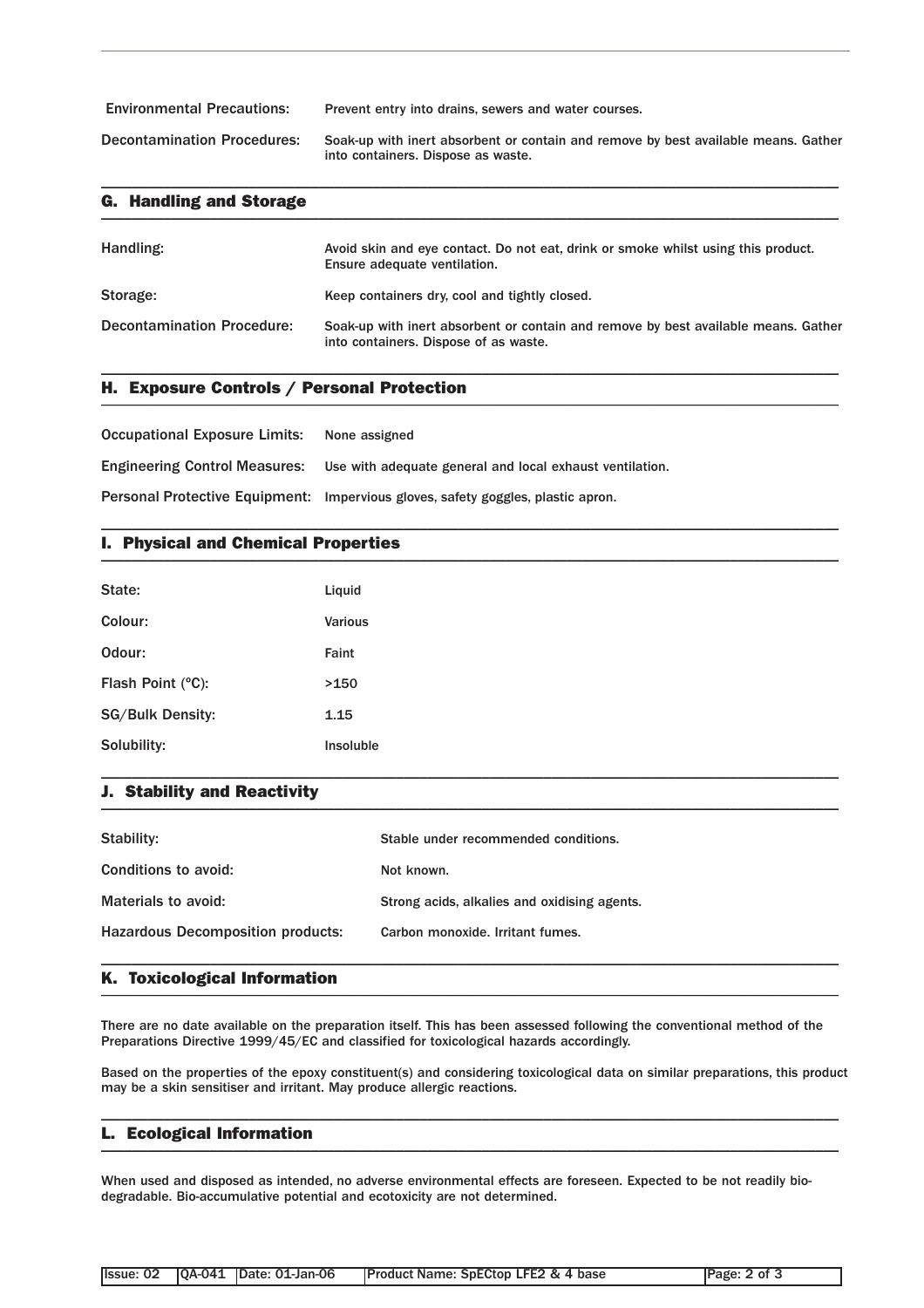#### M. Disposal Considerations  $\blacksquare$

Disposal must be in accordance with local and national legislation.

Do not allow to enter drains or watercourses. Material and container must be disposed as hazardous waste.

\_\_\_\_\_\_\_\_\_\_\_\_\_\_\_\_\_\_\_\_\_\_\_\_\_\_\_\_\_\_\_\_\_\_\_\_\_\_\_\_\_\_\_\_\_\_\_\_\_\_\_\_\_\_\_\_\_\_\_\_\_\_\_\_\_\_\_\_\_\_\_\_\_\_\_\_\_\_\_\_\_\_\_\_\_\_\_\_\_\_\_\_\_\_\_

\_\_\_\_\_\_\_\_\_\_\_\_\_\_\_\_\_\_\_\_\_\_\_\_\_\_\_\_\_\_\_\_\_\_\_\_\_\_\_\_\_\_\_\_\_\_\_\_\_\_\_\_\_\_\_\_\_\_\_\_\_\_\_\_\_\_\_\_\_\_\_\_\_\_\_\_\_\_\_\_\_\_\_\_\_\_\_\_\_\_\_\_\_\_\_

#### N. Transport Information \_\_\_\_\_\_\_\_\_\_\_\_\_\_\_\_\_\_\_\_\_\_\_\_\_\_\_\_\_\_\_\_\_\_\_\_\_\_\_\_\_\_\_\_\_\_\_\_\_\_\_\_\_\_\_\_\_\_\_\_\_\_\_\_\_\_\_\_\_\_\_\_\_\_\_\_\_\_\_\_\_\_\_\_\_\_\_\_\_\_\_\_\_\_\_

| Proper shipping name:         | Environmentally hazardous substance, liquid, N.O.S. |                          |     |
|-------------------------------|-----------------------------------------------------|--------------------------|-----|
| <b>UN Number:</b>             | 3082                                                |                          |     |
| Class:                        | 9                                                   |                          |     |
| Subsidiary risk:              | $\overline{a}$                                      |                          |     |
| <b>Packing Group:</b>         | Ш                                                   |                          |     |
| Label(s):                     | 9                                                   | <b>MARINE POLLUTANT</b>  |     |
| <b>Additional Information</b> |                                                     |                          |     |
| <b>ADR-HIN:</b>               | 90                                                  |                          |     |
| <b>IMDG-EMS:</b>              | F-A, S-F                                            | <b>Marine Pollutant:</b> | Yes |
| IMO:                          | T1                                                  |                          |     |

#### O. Regulatory Information \_\_\_\_\_\_\_\_\_\_\_\_\_\_\_\_\_\_\_\_\_\_\_\_\_\_\_\_\_\_\_\_\_\_\_\_\_\_\_\_\_\_\_\_\_\_\_\_\_\_\_\_\_\_\_\_\_\_\_\_\_\_\_\_\_\_\_\_\_\_\_\_\_\_\_\_\_\_\_\_\_\_\_\_\_\_\_\_\_\_\_\_\_\_\_

| <b>EU Regulations:</b> | The product is labeled as follows, in accordance with local regulations.                                                                                                             |
|------------------------|--------------------------------------------------------------------------------------------------------------------------------------------------------------------------------------|
| Hazard Symbol(s):      | Xi. N                                                                                                                                                                                |
| <b>Contains:</b>       | Bisphenol-A epoxy resin                                                                                                                                                              |
| <b>Risk Phrases:</b>   | R <sub>36</sub> - Irritating to eyes<br>R38 - Irritating to skin<br>R43 - May cause sensitisation by skin contact                                                                    |
| <b>Safety Phrases:</b> | S28 - After contact with skin, wash immediately with plenty of water<br>S39 - Wear eye/face protection<br>S61 - Avoid release to the environment. Refer to special instructions/MSDS |

#### P. Other Information  $\blacksquare$

| Issue no.:        | $\mathcal{P}$                    |
|-------------------|----------------------------------|
| Issue date:       | 01-Jan-06                        |
| <b>Issued by:</b> | <b>SpEC Technical Department</b> |

No liability accepted for any injury, loss, damage or cost arising directly or indirectly from the use of any information contained within this MSDS since the customers treatment of the product is necessarily out of our control.

\_\_\_\_\_\_\_\_\_\_\_\_\_\_\_\_\_\_\_\_\_\_\_\_\_\_\_\_\_\_\_\_\_\_\_\_\_\_\_\_\_\_\_\_\_\_\_\_\_\_\_\_\_\_\_\_\_\_\_\_\_\_\_\_\_\_\_\_\_\_\_\_\_\_\_\_\_\_\_\_\_\_\_\_\_\_\_\_\_\_\_\_\_\_

The data given above is based upon current knowledge and experience. This safety sheet is intended to describe our products in terms of their safety requirements. It does not guarantee the properties of the products described.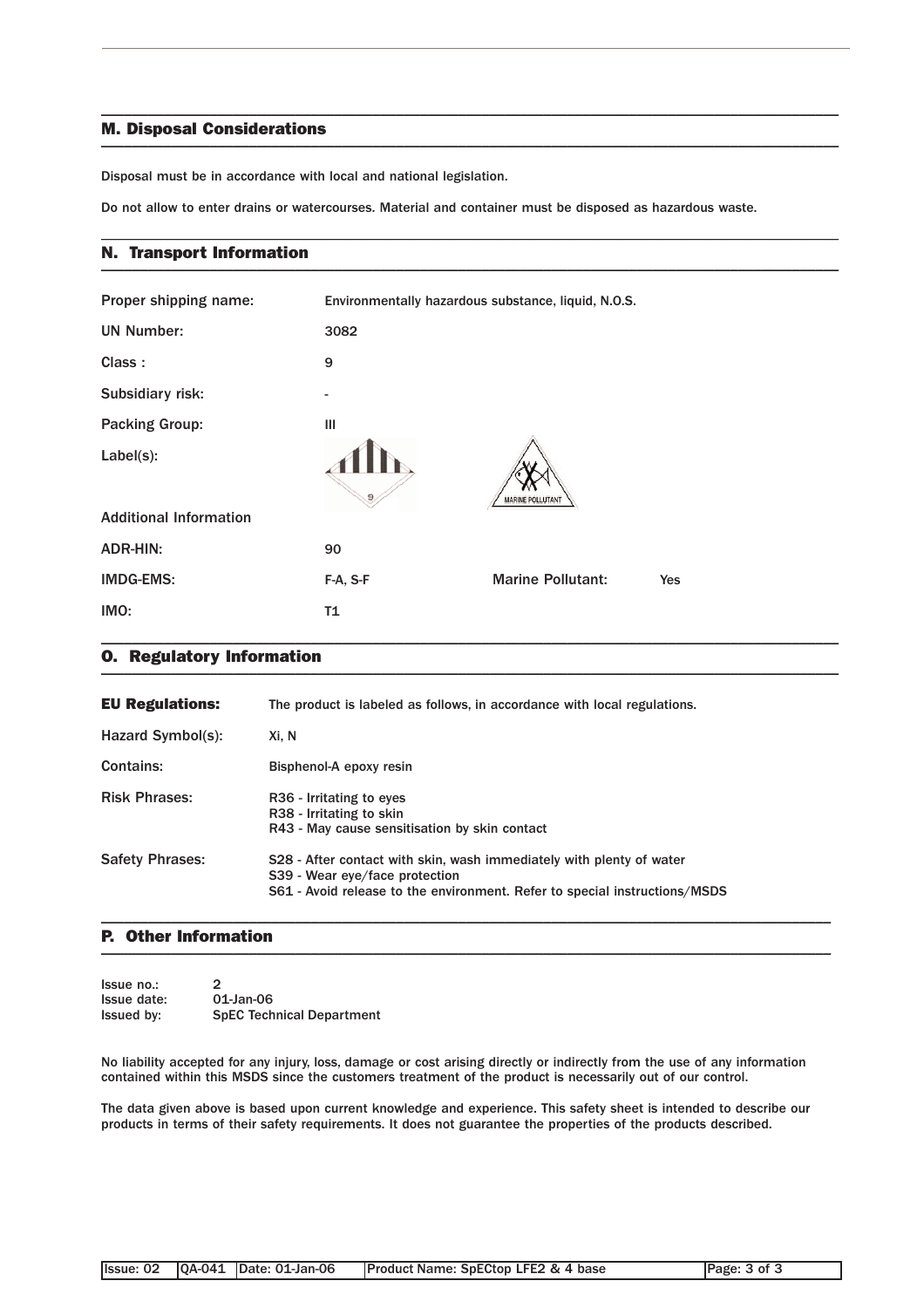



# **MATERIAL SAFETY DATA SHEET**

## A. Identification of the Substance / Preparation and of the Company Undertaking \_\_\_\_\_\_\_\_\_\_\_\_\_\_\_\_\_\_\_\_\_\_\_\_\_\_\_\_\_\_\_\_\_\_\_\_\_\_\_\_\_\_\_\_\_\_\_\_\_\_\_\_\_\_\_\_\_\_\_\_\_\_\_\_\_\_\_\_\_\_\_\_\_\_\_\_\_\_\_\_\_\_\_\_\_\_\_\_\_\_\_\_\_\_\_

\_\_\_\_\_\_\_\_\_\_\_\_\_\_\_\_\_\_\_\_\_\_\_\_\_\_\_\_\_\_\_\_\_\_\_\_\_\_\_\_\_\_\_\_\_\_\_\_\_\_\_\_\_\_\_\_\_\_\_\_\_\_\_\_\_\_\_\_\_\_\_\_\_\_\_\_\_\_\_\_\_\_\_\_\_\_\_\_\_\_\_\_\_\_\_

|                     | Product Name: SpECtop LFE2/4 Hardener       |            |                |
|---------------------|---------------------------------------------|------------|----------------|
| <b>Product Use:</b> | <b>Flooring</b>                             |            |                |
| Company:            | <b>Speciality Engineering Chemicals FZE</b> |            |                |
| Address:            | P. O. Box 61347, Dubai, U.A.E.              |            |                |
| Telephone:          | +971-4-8836662                              | Facsimile: | +971-4-8837696 |
| E-mail:             | specdxb1@emirates.net.ae                    | Web site:  | www.spec.ws    |
|                     |                                             |            |                |

### B. Composition / Information on Ingredients \_\_\_\_\_\_\_\_\_\_\_\_\_\_\_\_\_\_\_\_\_\_\_\_\_\_\_\_\_\_\_\_\_\_\_\_\_\_\_\_\_\_\_\_\_\_\_\_\_\_\_\_\_\_\_\_\_\_\_\_\_\_\_\_\_\_\_\_\_\_\_\_\_\_\_\_\_\_\_\_\_\_\_\_\_\_\_\_\_\_\_\_\_\_\_

| Composition:            | Epoxy hardener, diluents and inorganic fillers mixture. |        |           |                     |       |
|-------------------------|---------------------------------------------------------|--------|-----------|---------------------|-------|
| Hazardous Ingredient(s) |                                                         | Symbol | CAS No.   | <b>Risk Phrases</b> | %     |
| Isophorone diamine      |                                                         | C. Xn  | 2855-13-2 | R34/R36/R43         | $20$  |
| Benzyl alcohol          |                                                         | Xn     | 100-51-6  | R20/R22             | 30-50 |
|                         |                                                         |        |           |                     |       |

#### C. Hazards Identification  $\blacksquare$

| Corrosive                  |           |              |  |
|----------------------------|-----------|--------------|--|
| May cause burns            | ۷.        |              |  |
| Toxic to aquatic organisms |           |              |  |
|                            | CORROSIVE | Hazardous to |  |

 $\mathbf{a}$  the environment

#### D. First Aid Measures  $\blacksquare$

| General:    | In all cases of doubt, or when symptoms persist, seek medical attention. Never give anything by mouth<br>to an unconscious person.                                       |
|-------------|--------------------------------------------------------------------------------------------------------------------------------------------------------------------------|
| Eyes:       | Check for and remove contact lenses if any. Irrigate copious amount of water for several minutes<br>keeping eye lids open. Obtain medical attention if problem persists. |
| Skin:       | Wash thoroughly with soap and water or suitable skin cleanser immediately. Obtain medical attention if<br>problem persists.                                              |
| Inhalation: | Remove to fresh air. If not breathing or irregular breathing, provide artificial respiration. Seek medical<br>attention if the problem continues.                        |
| Ingestion:  | Do not induce vomiting. Obtain medical attention and show the container or label.                                                                                        |

\_\_\_\_\_\_\_\_\_\_\_\_\_\_\_\_\_\_\_\_\_\_\_\_\_\_\_\_\_\_\_\_\_\_\_\_\_\_\_\_\_\_\_\_\_\_\_\_\_\_\_\_\_\_\_\_\_\_\_\_\_\_\_\_\_\_\_\_\_\_\_\_\_\_\_\_\_\_\_\_\_\_\_\_\_\_\_\_\_\_\_\_\_\_\_

#### E. Fire Fighting Measures \_\_\_\_\_\_\_\_\_\_\_\_\_\_\_\_\_\_\_\_\_\_\_\_\_\_\_\_\_\_\_\_\_\_\_\_\_\_\_\_\_\_\_\_\_\_\_\_\_\_\_\_\_\_\_\_\_\_\_\_\_\_\_\_\_\_\_\_\_\_\_\_\_\_\_\_\_\_\_\_\_\_\_\_\_\_\_\_\_\_\_\_\_\_\_

| Suitable Extinguishing Media: | $CO2$ / Dry chemical powder. Do not use water jets. |
|-------------------------------|-----------------------------------------------------|
| Special Exposure Hazards:     | Toxic fumes.                                        |
| Special Protective Equipment: | Self - contained breathing apparatus.               |
|                               |                                                     |

#### F. Accidental Release Measures  $\blacksquare$

Personal Precautions: Wear gloves and other suitable protective clothing. Issue: 02 QA-041 Date: 01-Jan-06 Product Name: SpECtop LFE2 & 4 hardener Page: 1 of 3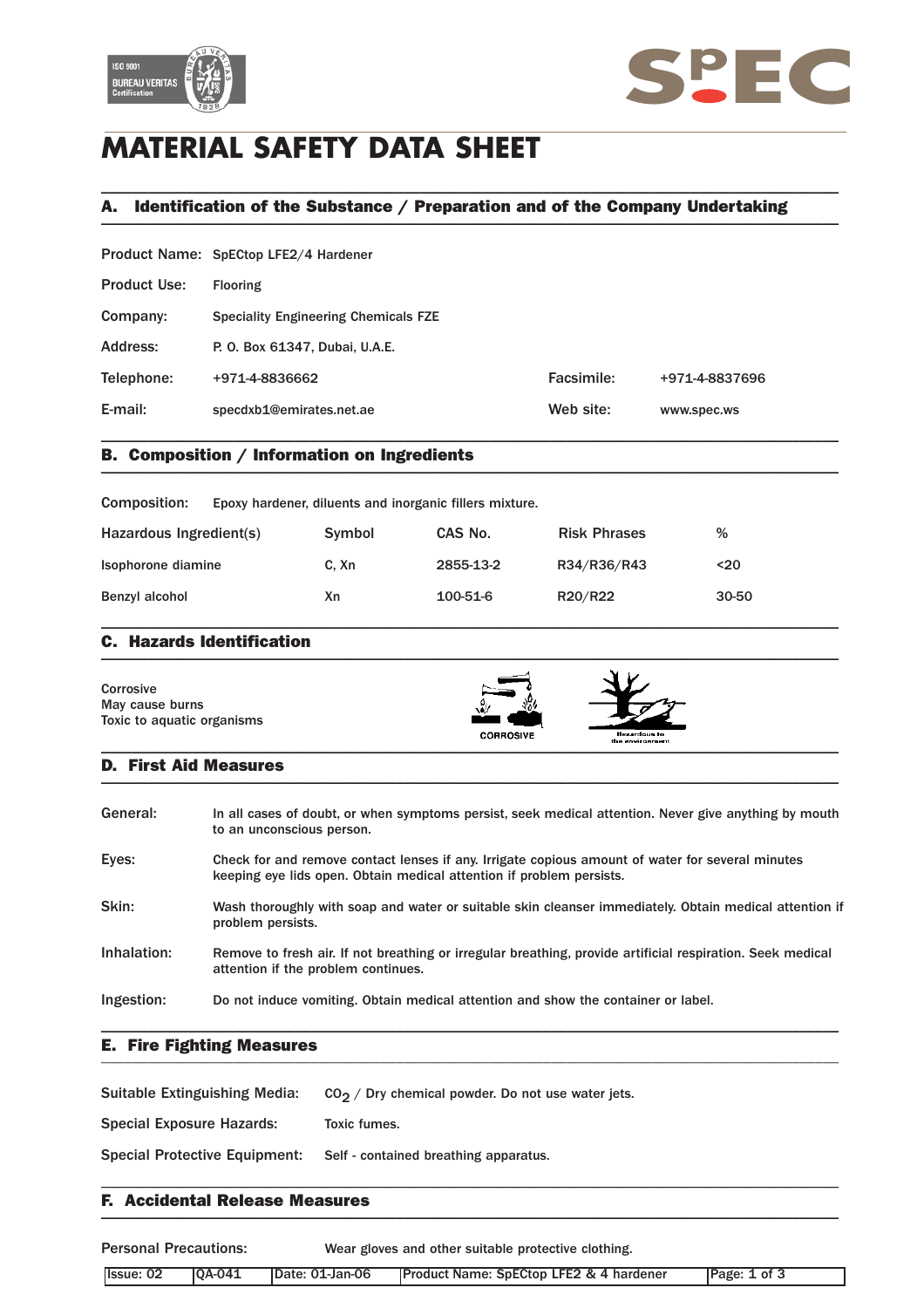Environmental Precautions: Prevent entry into drains, sewers and water courses. Decontamination Procedures: Soak-up with inert absorbent or contain and remove by best available means. Gather into containers. Dispose of as waste.

\_\_\_\_\_\_\_\_\_\_\_\_\_\_\_\_\_\_\_\_\_\_\_\_\_\_\_\_\_\_\_\_\_\_\_\_\_\_\_\_\_\_\_\_\_\_\_\_\_\_\_\_\_\_\_\_\_\_\_\_\_\_\_\_\_\_\_\_\_\_\_\_\_\_\_\_\_\_\_\_\_\_\_\_\_\_\_\_\_\_\_\_\_\_\_

| <b>G. Handling and Storage</b>    |                                                                                                                                       |
|-----------------------------------|---------------------------------------------------------------------------------------------------------------------------------------|
| Handling:                         | Avoid skin and eye contact. Do not eat, drink or smoke whilst using this product.<br>Ensure adequate ventilation.                     |
| Storage:                          | Keep containers dry, cool and tightly closed.                                                                                         |
| <b>Decontamination Procedure:</b> | Soak-up with inert absorbent or contain and remove by best available means. Gather<br>into containers. Dispose of as hazardous waste. |

\_\_\_\_\_\_\_\_\_\_\_\_\_\_\_\_\_\_\_\_\_\_\_\_\_\_\_\_\_\_\_\_\_\_\_\_\_\_\_\_\_\_\_\_\_\_\_\_\_\_\_\_\_\_\_\_\_\_\_\_\_\_\_\_\_\_\_\_\_\_\_\_\_\_\_\_\_\_\_\_\_\_\_\_\_\_\_\_\_\_\_\_\_\_\_

\_\_\_\_\_\_\_\_\_\_\_\_\_\_\_\_\_\_\_\_\_\_\_\_\_\_\_\_\_\_\_\_\_\_\_\_\_\_\_\_\_\_\_\_\_\_\_\_\_\_\_\_\_\_\_\_\_\_\_\_\_\_\_\_\_\_\_\_\_\_\_\_\_\_\_\_\_\_\_\_\_\_\_\_\_\_\_\_\_\_\_\_\_\_\_

### H. Exposure Controls / Personal Protection \_\_\_\_\_\_\_\_\_\_\_\_\_\_\_\_\_\_\_\_\_\_\_\_\_\_\_\_\_\_\_\_\_\_\_\_\_\_\_\_\_\_\_\_\_\_\_\_\_\_\_\_\_\_\_\_\_\_\_\_\_\_\_\_\_\_\_\_\_\_\_\_\_\_\_\_\_\_\_\_\_\_\_\_\_\_\_\_\_\_\_\_\_\_\_

Occupational Exposure Limits: None assigned Engineering Control Measures: Use with adequate general and local exhaust ventilation. Personal Protective Equipment: Impervious gloves, safety goggles, plastic apron.

### I. Physical and Chemical Properties \_\_\_\_\_\_\_\_\_\_\_\_\_\_\_\_\_\_\_\_\_\_\_\_\_\_\_\_\_\_\_\_\_\_\_\_\_\_\_\_\_\_\_\_\_\_\_\_\_\_\_\_\_\_\_\_\_\_\_\_\_\_\_\_\_\_\_\_\_\_\_\_\_\_\_\_\_\_\_\_\_\_\_\_\_\_\_\_\_\_\_\_\_\_\_

| State:                  | Liquid          |
|-------------------------|-----------------|
| Colour:                 | Amber           |
| Odour:                  | Amines          |
| Flash Point (°C):       | >150            |
| <b>SG/Bulk Density:</b> | 0.97            |
| Solubility:             | <b>Miscible</b> |

#### J. Stability and Reactivity  $\blacksquare$

| Stability:                               | Stable under recommended conditions.         |
|------------------------------------------|----------------------------------------------|
| Conditions to avoid:                     | Not known.                                   |
| Materials to avoid:                      | Strong acids, alkalies and oxidising agents. |
| <b>Hazardous Decomposition products:</b> | Carbon monoxide. Irritant fumes.             |
|                                          |                                              |

\_\_\_\_\_\_\_\_\_\_\_\_\_\_\_\_\_\_\_\_\_\_\_\_\_\_\_\_\_\_\_\_\_\_\_\_\_\_\_\_\_\_\_\_\_\_\_\_\_\_\_\_\_\_\_\_\_\_\_\_\_\_\_\_\_\_\_\_\_\_\_\_\_\_\_\_\_\_\_\_\_\_\_\_\_\_\_\_\_\_\_\_\_\_\_

### K. Toxicological Information \_\_\_\_\_\_\_\_\_\_\_\_\_\_\_\_\_\_\_\_\_\_\_\_\_\_\_\_\_\_\_\_\_\_\_\_\_\_\_\_\_\_\_\_\_\_\_\_\_\_\_\_\_\_\_\_\_\_\_\_\_\_\_\_\_\_\_\_\_\_\_\_\_\_\_\_\_\_\_\_\_\_\_\_\_\_\_\_\_\_\_\_\_\_\_

There are no date available on the preparation itself. This has been assessed following the conventional method of the Preparations Directive 1999/45/EC and classified for toxicological hazards accordingly.

Based on the properties of the epoxy constituent(s) and considering toxicological data on similar preparations, this product may be a skin sensitiser and irritant. May produce allergic reactions. May cause damage to eyes.

\_\_\_\_\_\_\_\_\_\_\_\_\_\_\_\_\_\_\_\_\_\_\_\_\_\_\_\_\_\_\_\_\_\_\_\_\_\_\_\_\_\_\_\_\_\_\_\_\_\_\_\_\_\_\_\_\_\_\_\_\_\_\_\_\_\_\_\_\_\_\_\_\_\_\_\_\_\_\_\_\_\_\_\_\_\_\_\_\_\_\_\_\_\_\_

LD50 oral, rat: 1030mg/kg

#### L. Ecological Information  $\blacksquare$   $\blacksquare$   $\blacksquare$   $\blacksquare$   $\blacksquare$   $\blacksquare$   $\blacksquare$   $\blacksquare$   $\blacksquare$   $\blacksquare$   $\blacksquare$   $\blacksquare$   $\blacksquare$   $\blacksquare$   $\blacksquare$   $\blacksquare$   $\blacksquare$   $\blacksquare$   $\blacksquare$   $\blacksquare$   $\blacksquare$   $\blacksquare$   $\blacksquare$   $\blacksquare$   $\blacksquare$   $\blacksquare$   $\blacksquare$   $\blacksquare$   $\blacksquare$   $\blacksquare$   $\blacksquare$   $\blacks$

When used and disposed as intended, no adverse environmental effects are foreseen. Expected to be not readily biodegradable. Bio-accumulative potential and ecotoxicity are not determined.

| Ilssue: 02 | <b>10A-041</b> | Date: 01-Jan-06 | <b>Product Name: SpECtop LFE2 &amp; 4 hardener</b> | Page: 2 of 3 |
|------------|----------------|-----------------|----------------------------------------------------|--------------|
|            |                |                 |                                                    |              |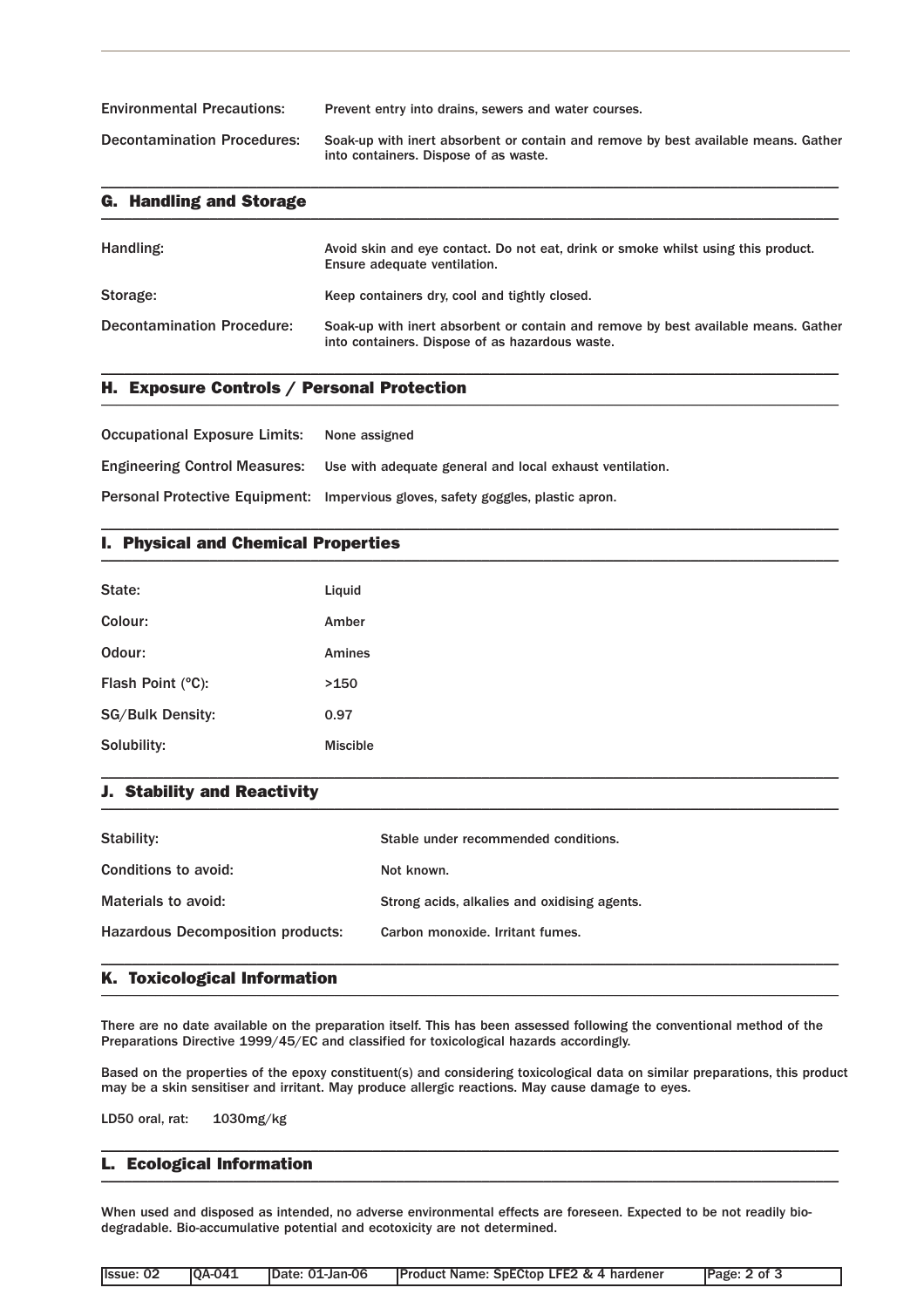#### M. Disposal Considerations  $\blacksquare$

Disposal must be in accordance with local and national legislation.

Do not allow to enter drains or watercourses. Material and container must be disposed as hazardous waste.

\_\_\_\_\_\_\_\_\_\_\_\_\_\_\_\_\_\_\_\_\_\_\_\_\_\_\_\_\_\_\_\_\_\_\_\_\_\_\_\_\_\_\_\_\_\_\_\_\_\_\_\_\_\_\_\_\_\_\_\_\_\_\_\_\_\_\_\_\_\_\_\_\_\_\_\_\_\_\_\_\_\_\_\_\_\_\_\_\_\_\_\_\_\_\_

\_\_\_\_\_\_\_\_\_\_\_\_\_\_\_\_\_\_\_\_\_\_\_\_\_\_\_\_\_\_\_\_\_\_\_\_\_\_\_\_\_\_\_\_\_\_\_\_\_\_\_\_\_\_\_\_\_\_\_\_\_\_\_\_\_\_\_\_\_\_\_\_\_\_\_\_\_\_\_\_\_\_\_\_\_\_\_\_\_\_\_\_\_\_\_

#### N. Transport Information \_\_\_\_\_\_\_\_\_\_\_\_\_\_\_\_\_\_\_\_\_\_\_\_\_\_\_\_\_\_\_\_\_\_\_\_\_\_\_\_\_\_\_\_\_\_\_\_\_\_\_\_\_\_\_\_\_\_\_\_\_\_\_\_\_\_\_\_\_\_\_\_\_\_\_\_\_\_\_\_\_\_\_\_\_\_\_\_\_\_\_\_\_\_\_

| Proper shipping name:                         | Polyamines, liquid, corrosive, N.O.S. |                          |     |
|-----------------------------------------------|---------------------------------------|--------------------------|-----|
| <b>UN Number:</b>                             | 2735                                  |                          |     |
| Class:                                        | 8                                     |                          |     |
| Subsidiary risk:                              | $\overline{\phantom{0}}$              |                          |     |
| <b>Packing Group:</b>                         | L                                     |                          |     |
| $Label(s)$ :<br><b>Additional Information</b> | <b>CORROSIVE</b>                      | <b>MARINE POLLUTANT</b>  |     |
| ADR-HIN:                                      | 80                                    |                          |     |
| <b>IMDG-EMS:</b>                              | F-A, S-B                              | <b>Marine Pollutant:</b> | Yes |
| IMO:                                          | T11                                   |                          |     |

#### O. Regulatory Information \_\_\_\_\_\_\_\_\_\_\_\_\_\_\_\_\_\_\_\_\_\_\_\_\_\_\_\_\_\_\_\_\_\_\_\_\_\_\_\_\_\_\_\_\_\_\_\_\_\_\_\_\_\_\_\_\_\_\_\_\_\_\_\_\_\_\_\_\_\_\_\_\_\_\_\_\_\_\_\_\_\_\_\_\_\_\_\_\_\_\_\_\_\_\_

| <b>EU Regulations:</b> | The product is labeled as follows, in accordance with local regulations.                                                                                                    |
|------------------------|-----------------------------------------------------------------------------------------------------------------------------------------------------------------------------|
| Hazard Symbol(s):      | C. Xn                                                                                                                                                                       |
| Contains:              | <b>Polyamines</b>                                                                                                                                                           |
| <b>Risk Phrases:</b>   | R <sub>34</sub> - Causes burns<br>R51 - Toxic to aquatic organisms<br>R53 - May cause long term adverse effects in the aquatic environment                                  |
| <b>Safety Phrases:</b> | S25 - Avoid contact with eyes<br>S37 - Wear suitable gloves<br>S39 - Wear eye/face protection<br>S61 - Avoid release to the environment. Refer to special instructions/MSDS |

#### P. Other Information  $\blacksquare$

| Issue no.:        | $\mathcal{P}$                    |
|-------------------|----------------------------------|
| Issue date:       | 01-Jan-06                        |
| <b>Issued by:</b> | <b>SpEC Technical Department</b> |

No liability accepted for any injury, loss, damage or cost arising directly or indirectly from the use of any information contained within this MSDS since the customers treatment of the product is necessarily out of our control.

\_\_\_\_\_\_\_\_\_\_\_\_\_\_\_\_\_\_\_\_\_\_\_\_\_\_\_\_\_\_\_\_\_\_\_\_\_\_\_\_\_\_\_\_\_\_\_\_\_\_\_\_\_\_\_\_\_\_\_\_\_\_\_\_\_\_\_\_\_\_\_\_\_\_\_\_\_\_\_\_\_\_\_\_\_\_\_\_\_\_\_\_\_\_

The data given above is based upon current knowledge and experience. This safety sheet is intended to describe our products in terms of their safety requirements. It does not guarantee the properties of the products described.

| <b>Product Name: SpECtop LFE2 &amp; 4 hardener</b><br><b>IOA-041</b><br>Issue: 02<br>Date: 01-Jan-06 | Page: 3 of 3 |
|------------------------------------------------------------------------------------------------------|--------------|
|------------------------------------------------------------------------------------------------------|--------------|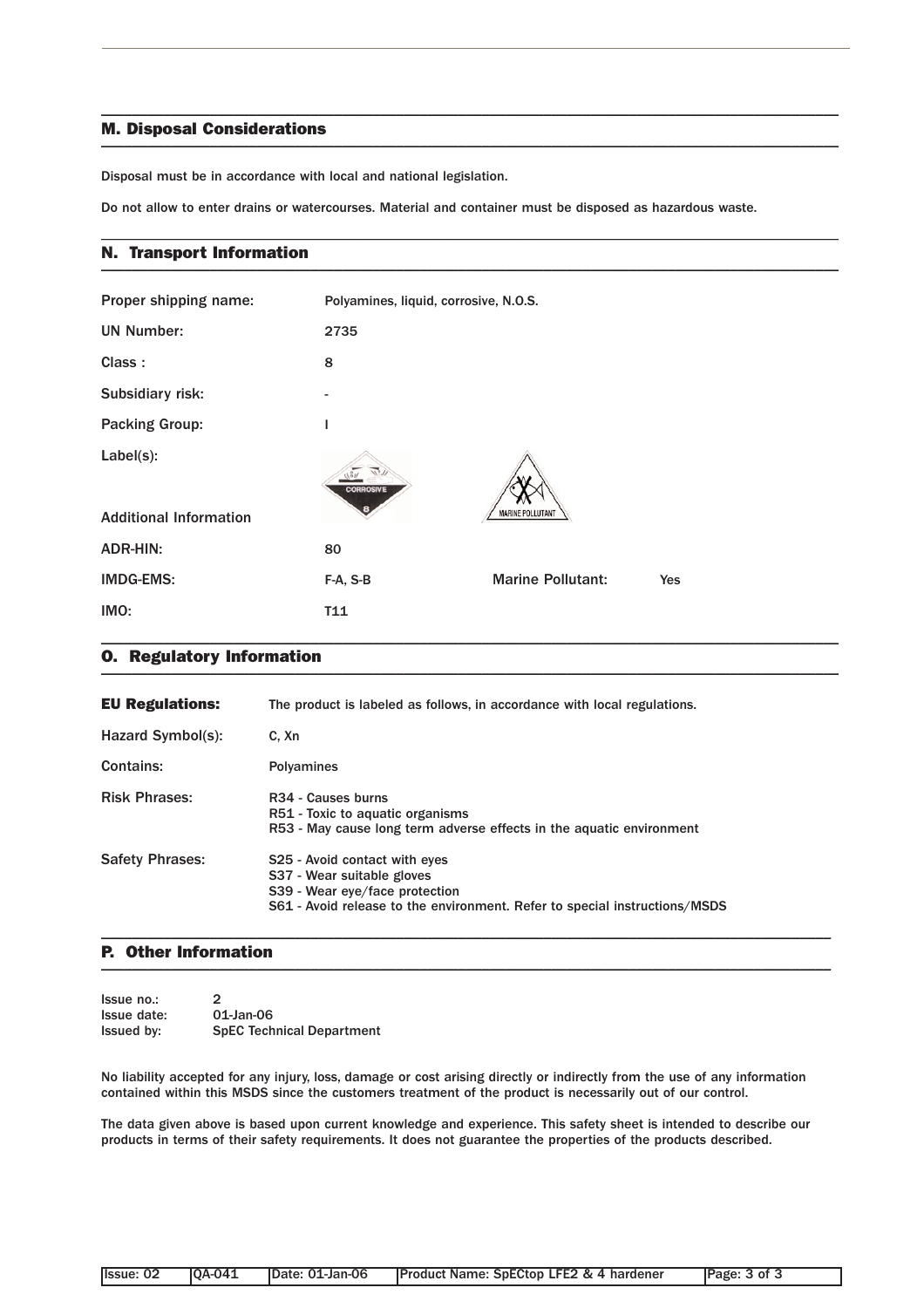



# **MATERIAL SAFETY DATA SHEET**

## A. Identification of the Substance / Preparation and of the Company Undertaking \_\_\_\_\_\_\_\_\_\_\_\_\_\_\_\_\_\_\_\_\_\_\_\_\_\_\_\_\_\_\_\_\_\_\_\_\_\_\_\_\_\_\_\_\_\_\_\_\_\_\_\_\_\_\_\_\_\_\_\_\_\_\_\_\_\_\_\_\_\_\_\_\_\_\_\_\_\_\_\_\_\_\_\_\_\_\_\_\_\_\_\_\_\_\_

\_\_\_\_\_\_\_\_\_\_\_\_\_\_\_\_\_\_\_\_\_\_\_\_\_\_\_\_\_\_\_\_\_\_\_\_\_\_\_\_\_\_\_\_\_\_\_\_\_\_\_\_\_\_\_\_\_\_\_\_\_\_\_\_\_\_\_\_\_\_\_\_\_\_\_\_\_\_\_\_\_\_\_\_\_\_\_\_\_\_\_\_\_\_\_

|                     | Product Name: SpECtop LFE2/4 Filler         |            |                |
|---------------------|---------------------------------------------|------------|----------------|
| <b>Product Use:</b> | <b>Flooring</b>                             |            |                |
| Company:            | <b>Speciality Engineering Chemicals FZE</b> |            |                |
| Address:            | P. O. Box 61347, Dubai, U.A.E.              |            |                |
| Telephone:          | +971-4-8836662                              | Facsimile: | +971-4-8837696 |
| E-mail:             | specdxb1@emirates.net.ae                    | Web site:  | www.spec.ws    |
|                     |                                             |            |                |

### B. Composition / Information on Ingredients \_\_\_\_\_\_\_\_\_\_\_\_\_\_\_\_\_\_\_\_\_\_\_\_\_\_\_\_\_\_\_\_\_\_\_\_\_\_\_\_\_\_\_\_\_\_\_\_\_\_\_\_\_\_\_\_\_\_\_\_\_\_\_\_\_\_\_\_\_\_\_\_\_\_\_\_\_\_\_\_\_\_\_\_\_\_\_\_\_\_\_\_\_\_\_

| <b>Composition:</b>     | Graded silica sands. |        |            |                     |           |
|-------------------------|----------------------|--------|------------|---------------------|-----------|
| Hazardous Ingredient(s) |                      | Symbol | CAS No.    | <b>Risk Phrases</b> | %         |
| Silica, Quartz          |                      | Хn     | 14808-60-7 | <b>R22</b>          | $25 - 60$ |

\_\_\_\_\_\_\_\_\_\_\_\_\_\_\_\_\_\_\_\_\_\_\_\_\_\_\_\_\_\_\_\_\_\_\_\_\_\_\_\_\_\_\_\_\_\_\_\_\_\_\_\_\_\_\_\_\_\_\_\_\_\_\_\_\_\_\_\_\_\_\_\_\_\_\_\_\_\_\_\_\_\_\_\_\_\_\_\_\_\_\_\_\_\_\_

#### C. Hazards Identification  $\blacksquare$

Harmful if swallowed.



#### D. First Aid Measures \_\_\_\_\_\_\_\_\_\_\_\_\_\_\_\_\_\_\_\_\_\_\_\_\_\_\_\_\_\_\_\_\_\_\_\_\_\_\_\_\_\_\_\_\_\_\_\_\_\_\_\_\_\_\_\_\_\_\_\_\_\_\_\_\_\_\_\_\_\_\_\_\_\_\_\_\_\_\_\_\_\_\_\_\_\_\_\_\_\_\_\_\_\_\_

| General:    | In all cases of doubt, or when symptoms persist, seek medical attention. Never give anything by mouth<br>to an unconscious person.                                       |
|-------------|--------------------------------------------------------------------------------------------------------------------------------------------------------------------------|
| Eyes:       | Check for and remove contact lenses if any, irrigate copious amount of water for several minutes<br>keeping eye lids open. Obtain medical attention if problem persists. |
| Skin:       | Wash thoroughly with soap and water or suitable skin cleanser immediately. Obtain medical attention if<br>problem persists.                                              |
| Inhalation: | Remove to fresh air. If not breathing or irregular breathing, provide artificial respiration. Seek medical<br>attention if the problem continues.                        |
| Ingestion:  | Do not induce vomiting. Obtain medical attention and show the container or label.                                                                                        |
|             |                                                                                                                                                                          |

#### E. Fire Fighting Measures \_\_\_\_\_\_\_\_\_\_\_\_\_\_\_\_\_\_\_\_\_\_\_\_\_\_\_\_\_\_\_\_\_\_\_\_\_\_\_\_\_\_\_\_\_\_\_\_\_\_\_\_\_\_\_\_\_\_\_\_\_\_\_\_\_\_\_\_\_\_\_\_\_\_\_\_\_\_\_\_\_\_\_\_\_\_\_\_\_\_\_\_\_\_\_

Suitable Extinguishing Media: Not flammable.

Special Exposure Hazards: None.

Special Protective Equipment: None.

#### F. Accidental Release Measures \_\_\_\_\_\_\_\_\_\_\_\_\_\_\_\_\_\_\_\_\_\_\_\_\_\_\_\_\_\_\_\_\_\_\_\_\_\_\_\_\_\_\_\_\_\_\_\_\_\_\_\_\_\_\_\_\_\_\_\_\_\_\_\_\_\_\_\_\_\_\_\_\_\_\_\_\_\_\_\_\_\_\_\_\_\_\_\_\_\_\_\_\_\_\_

| <b>Personal Precautions:</b>      |               |                 | Wear gloves and other suitable protective clothing.  |              |
|-----------------------------------|---------------|-----------------|------------------------------------------------------|--------------|
| <b>Environmental Precautions:</b> |               |                 | Prevent entry into drains, sewers and water courses. |              |
| <b>Issue: 02</b>                  | <b>0A-041</b> | Date: 01-Jan-06 | <b>Product Name: SpECtop LFE2 &amp; 4 filler</b>     | Page: 1 of 3 |

\_\_\_\_\_\_\_\_\_\_\_\_\_\_\_\_\_\_\_\_\_\_\_\_\_\_\_\_\_\_\_\_\_\_\_\_\_\_\_\_\_\_\_\_\_\_\_\_\_\_\_\_\_\_\_\_\_\_\_\_\_\_\_\_\_\_\_\_\_\_\_\_\_\_\_\_\_\_\_\_\_\_\_\_\_\_\_\_\_\_\_\_\_\_\_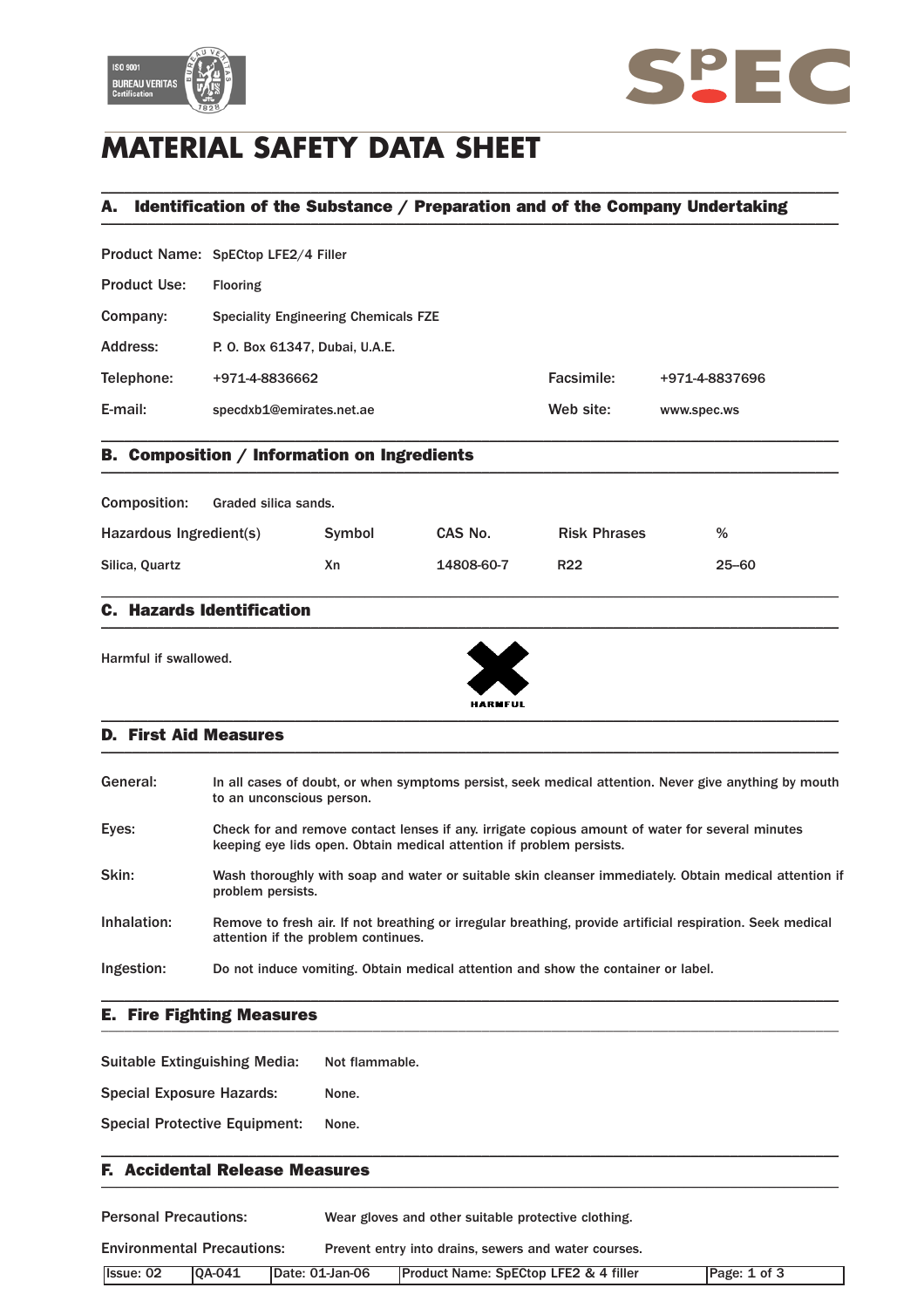Decontamination Procedures: Gather into containers. Avoid formation of dust in atmosphere. Residue may be flushed to the drains with large volume of water.

### G. Handling and Storage \_\_\_\_\_\_\_\_\_\_\_\_\_\_\_\_\_\_\_\_\_\_\_\_\_\_\_\_\_\_\_\_\_\_\_\_\_\_\_\_\_\_\_\_\_\_\_\_\_\_\_\_\_\_\_\_\_\_\_\_\_\_\_\_\_\_\_\_\_\_\_\_\_\_\_\_\_\_\_\_\_\_\_\_\_\_\_\_\_\_\_\_\_\_\_

| Handling:                         | Avoid creating dust. Use eye/face protection. Ensure adequate ventilation. |
|-----------------------------------|----------------------------------------------------------------------------|
| Storage:                          | Store in dry and cool area.                                                |
| <b>Decontamination Procedure:</b> | Gather into containers. Avoid formation of dust in atmosphere.             |

\_\_\_\_\_\_\_\_\_\_\_\_\_\_\_\_\_\_\_\_\_\_\_\_\_\_\_\_\_\_\_\_\_\_\_\_\_\_\_\_\_\_\_\_\_\_\_\_\_\_\_\_\_\_\_\_\_\_\_\_\_\_\_\_\_\_\_\_\_\_\_\_\_\_\_\_\_\_\_\_\_\_\_\_\_\_\_\_\_\_\_\_\_\_\_

\_\_\_\_\_\_\_\_\_\_\_\_\_\_\_\_\_\_\_\_\_\_\_\_\_\_\_\_\_\_\_\_\_\_\_\_\_\_\_\_\_\_\_\_\_\_\_\_\_\_\_\_\_\_\_\_\_\_\_\_\_\_\_\_\_\_\_\_\_\_\_\_\_\_\_\_\_\_\_\_\_\_\_\_\_\_\_\_\_\_\_\_\_\_\_

### H. Exposure Controls / Personal Protection \_\_\_\_\_\_\_\_\_\_\_\_\_\_\_\_\_\_\_\_\_\_\_\_\_\_\_\_\_\_\_\_\_\_\_\_\_\_\_\_\_\_\_\_\_\_\_\_\_\_\_\_\_\_\_\_\_\_\_\_\_\_\_\_\_\_\_\_\_\_\_\_\_\_\_\_\_\_\_\_\_\_\_\_\_\_\_\_\_\_\_\_\_\_\_

| <b>Occupational Exposure Limits:</b>                          | None assigned                                                |             |                                                                                                                                                                    |
|---------------------------------------------------------------|--------------------------------------------------------------|-------------|--------------------------------------------------------------------------------------------------------------------------------------------------------------------|
| <b>Substance</b>                                              | 8 Hour TWA                                                   | <b>STEL</b> | Source/Other Information                                                                                                                                           |
| Silica, amorphous:<br>total inhalable dust<br>respirable dust | $5 \text{ mgm}$ <sup>3</sup><br>$3 \text{ mgm}$ <sup>3</sup> |             | <b>EH 40</b>                                                                                                                                                       |
| <b>Engineering Control Measures:</b>                          | tion equipment must be used.                                 |             | atmospheric levels of dust must be maintained within the Occupational exposure<br>standard. Where mechanical methods are in adequate, appropriate personal protec- |
| <b>Personal Protective Equipment:</b>                         | Impervious gloves, goggles, approved dust mask.              |             |                                                                                                                                                                    |

\_\_\_\_\_\_\_\_\_\_\_\_\_\_\_\_\_\_\_\_\_\_\_\_\_\_\_\_\_\_\_\_\_\_\_\_\_\_\_\_\_\_\_\_\_\_\_\_\_\_\_\_\_\_\_\_\_\_\_\_\_\_\_\_\_\_\_\_\_\_\_\_\_\_\_\_\_\_\_\_\_\_\_\_\_\_\_\_\_\_\_\_\_\_\_

### I. Physical and Chemical Properties \_\_\_\_\_\_\_\_\_\_\_\_\_\_\_\_\_\_\_\_\_\_\_\_\_\_\_\_\_\_\_\_\_\_\_\_\_\_\_\_\_\_\_\_\_\_\_\_\_\_\_\_\_\_\_\_\_\_\_\_\_\_\_\_\_\_\_\_\_\_\_\_\_\_\_\_\_\_\_\_\_\_\_\_\_\_\_\_\_\_\_\_\_\_\_

| State:            | Solid - Powder           |
|-------------------|--------------------------|
| Colour:           | <b>Various</b>           |
| Odour:            | ۰                        |
| Flash Point (°C): | $\overline{\phantom{a}}$ |
| SG/Bulk Density:  | 1900 kg/m <sup>3</sup>   |
| Solubility:       | Insoluble                |

#### J. Stability and Reactivity  $\blacksquare$

| Stability:                               | Stable under recommended conditions.       |
|------------------------------------------|--------------------------------------------|
| Conditions to avoid:                     | Exposure to air. Contamination with water. |
| Materials to avoid:                      | None.                                      |
| <b>Hazardous Decomposition products:</b> | None.                                      |
|                                          |                                            |

### K. Toxicological Information \_\_\_\_\_\_\_\_\_\_\_\_\_\_\_\_\_\_\_\_\_\_\_\_\_\_\_\_\_\_\_\_\_\_\_\_\_\_\_\_\_\_\_\_\_\_\_\_\_\_\_\_\_\_\_\_\_\_\_\_\_\_\_\_\_\_\_\_\_\_\_\_\_\_\_\_\_\_\_\_\_\_\_\_\_\_\_\_\_\_\_\_\_\_\_

May cause transient irritation to eyes

May cause irritation by inhalation and if swallowed.

#### L. Ecological Information  $\blacksquare$   $\blacksquare$   $\blacksquare$   $\blacksquare$   $\blacksquare$   $\blacksquare$   $\blacksquare$   $\blacksquare$   $\blacksquare$   $\blacksquare$   $\blacksquare$   $\blacksquare$   $\blacksquare$   $\blacksquare$   $\blacksquare$   $\blacksquare$   $\blacksquare$   $\blacksquare$   $\blacksquare$   $\blacksquare$   $\blacksquare$   $\blacksquare$   $\blacksquare$   $\blacksquare$   $\blacksquare$   $\blacksquare$   $\blacksquare$   $\blacksquare$   $\blacksquare$   $\blacksquare$   $\blacksquare$   $\blacks$

When used and disposed as intended, no adverse environmental effects are foreseen. Expected to be not readily biodegradable. Bio-accumulative potential and ecotoxicity are not determined.

\_\_\_\_\_\_\_\_\_\_\_\_\_\_\_\_\_\_\_\_\_\_\_\_\_\_\_\_\_\_\_\_\_\_\_\_\_\_\_\_\_\_\_\_\_\_\_\_\_\_\_\_\_\_\_\_\_\_\_\_\_\_\_\_\_\_\_\_\_\_\_\_\_\_\_\_\_\_\_\_\_\_\_\_\_\_\_\_\_\_\_\_\_\_\_

| Issue: 02<br><b>IOA-041</b><br><b>IProduct Name: SpECtop LFE2 &amp; 4 filler</b><br>IDate: 01-Jan-06<br>Page: 2 of 3 |  |  |
|----------------------------------------------------------------------------------------------------------------------|--|--|
|----------------------------------------------------------------------------------------------------------------------|--|--|